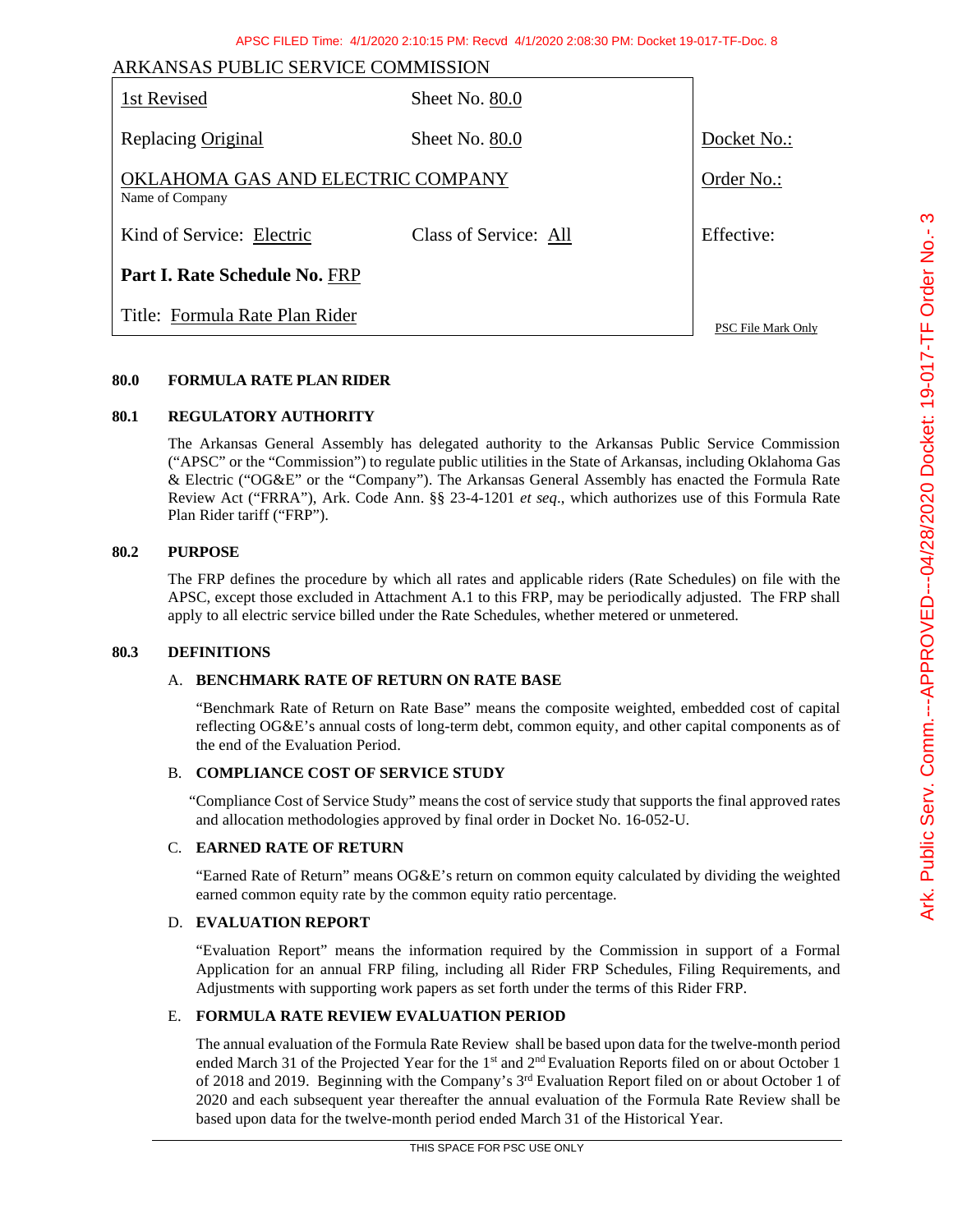| ARKANSAS PUBLIC SERVICE COMMISSION                   |                       |                    |  |
|------------------------------------------------------|-----------------------|--------------------|--|
| 1st Revised                                          | Sheet No. 80.1        |                    |  |
| Replacing Original                                   | Sheet No. 80.1        | Docket No.:        |  |
| OKLAHOMA GAS AND ELECTRIC COMPANY<br>Name of Company |                       | Order No.:         |  |
| Kind of Service: Electric                            | Class of Service: All | Effective:         |  |
| Part I. Rate Schedule No. FRP                        |                       |                    |  |
| Title: Formula Rate Plan Rider                       |                       | PSC File Mark Only |  |

# F. **FORMULA RATE REVIEW PROTOCOLS**

"Formula Rate Review Protocols" means the protocols provided in Attachment E and includes the Rider FRP general provisions and filing requirements for the Annual Evaluation Report.

## G. **HISTORICAL YEAR**

A Historical Year shall be the twelve (12) month period ended March 31 immediately preceding the filing of an Evaluation Report.

## H. **FILING YEAR**

The Filing Year shall be the twelve (12) month ending March 31 after the Annual Filing date.

## I. **PROJECTED YEAR**

The Projected Year shall be the twelve (12) month period ended March 31 immediately following the Filing Year.

## J. **RATE ADJUSTMENT**

"Rate Adjustment" means the change in rates resulting from an annual formula rate review under the FRRA as reflected in Attachment A-1 to the Evaluation Report.

## K. **TARGET RETURN RATE**

"Target Return Rate" means the target rate of return as defined in Arkansas Code § 23-4-1203.

## **80.4 ANNUAL FILING AND REVIEW**

## A. **ANNUAL FILING**

On or about October 1, 2018 and on or about October 1 of each subsequent year, OG&E shall file a report ("Evaluation Report") with the Commission containing an evaluation of the Company's earnings pursuant to the FRP for the Formula Rate Review Evaluation Period. Attachment A-1 shall be included in each such filing and shall contain the Company's proposed Rate Adjustment. The Evaluation Report and the Rate Adjustment shall be filed pursuant to the FRP.

# **B. EFFECTIVE DATE**

Rates pursuant to the initial FRP shall become effective with the first billing cycle of April 2019 and subsequently adjusted FRP rates shall be effective with the first billing cycle of April of each successive projected year after the evaluation report is filed.

## C. **REVIEW PERIOD**

The Parties shall file a statement of error(s) or objection(s) and supporting Testimony with or without Exhibits at least 90 days before the date on which the Rate Adjustment becomes effective. The Company shall have fifteen  $(15)$  days to review the statement of error(s) or objection(s), to work with the Parties to

THIS SPACE FOR PSC USE ONLY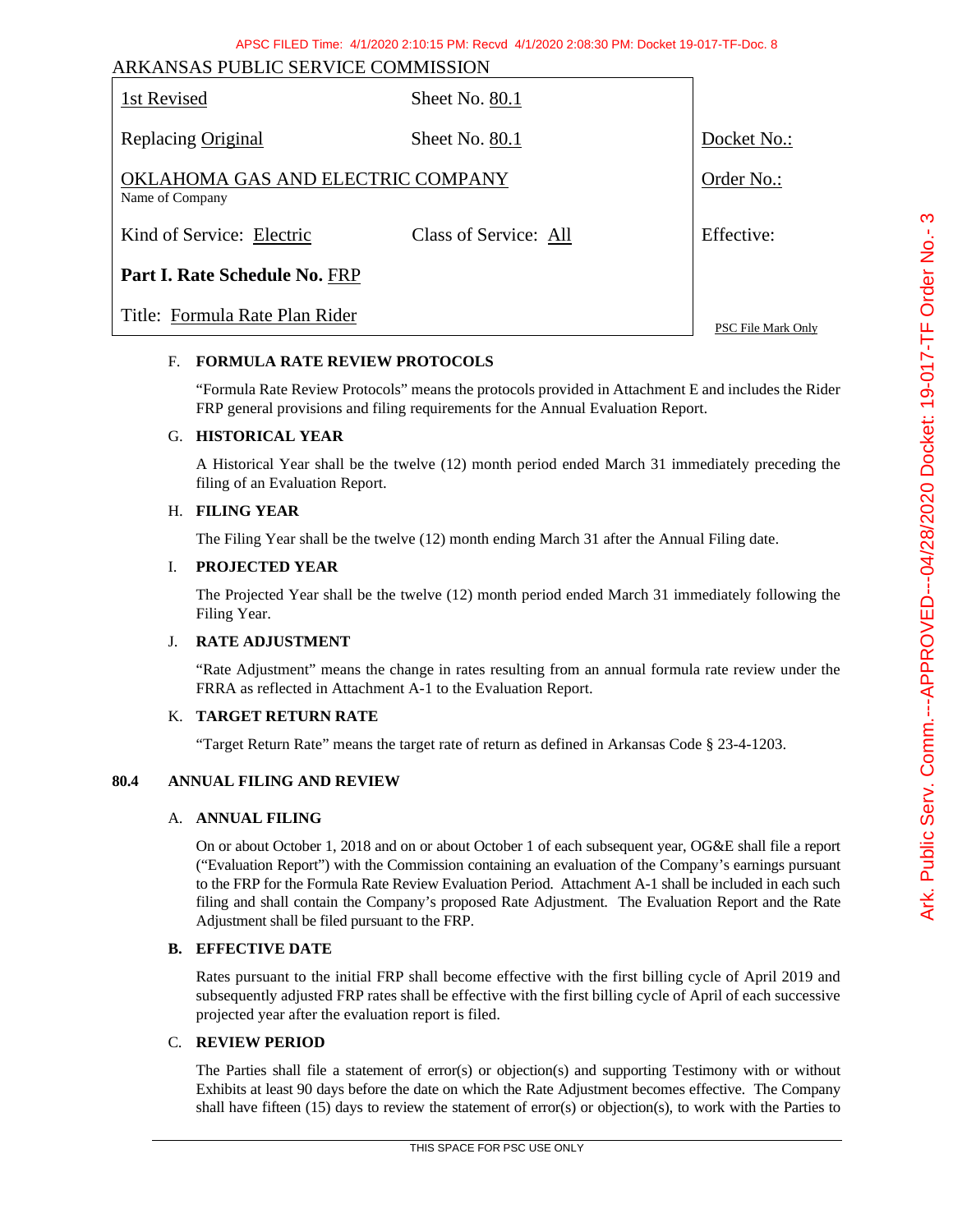| ARKANSAS PUBLIC SERVICE COMMISSION                   |                       |                    |  |
|------------------------------------------------------|-----------------------|--------------------|--|
| 1st Revised                                          | Sheet No. 80.2        |                    |  |
| Replacing Original                                   | Sheet No. 80.2        | Docket No.:        |  |
| OKLAHOMA GAS AND ELECTRIC COMPANY<br>Name of Company |                       | Order No.:         |  |
| Kind of Service: Electric                            | Class of Service: All | Effective:         |  |
| Part I. Rate Schedule No. FRP                        |                       |                    |  |
| Title: Formula Rate Plan Rider                       |                       | PSC File Mark Only |  |

resolve any differences, and to address the error(s) and objection(s) raised by the Parties by filing either a corrected Attachment A.1 or Rebuttal Testimony with or without Exhibits.

## D. **HEARING AND APPROVAL OF RATE ADJUSTMENT**

Following a hearing at least fifty (50) days before the date on which the Rate Adjustment shall become effective, unless waived by OG&E and the Parties, the Commission shall issue a final order in which it resolves any issues in dispute and approves the Rate Adjustment at least twenty (20) days before the date on which the Rate Adjustment shall become effective. If a final order is not issued by such date, the initially filed or revised Rate Adjustment shall become effective for bills rendered on and after the first billing cycle of April, subject to refund, and shall remain in effect until changed by final order of the Commission.

If the Commission's final ruling on any disputed issues requires changes to the Rate Adjustment, the Company shall file a revised Attachment A-1 containing such further modified Rate Adjustment within five (5) days after receiving the Commission's order resolving the disputed issues. The Parties shall have three (3) days to review the revised Attachment A-1. The revised Attachment A-1 shall be implemented as ordered by the Commission.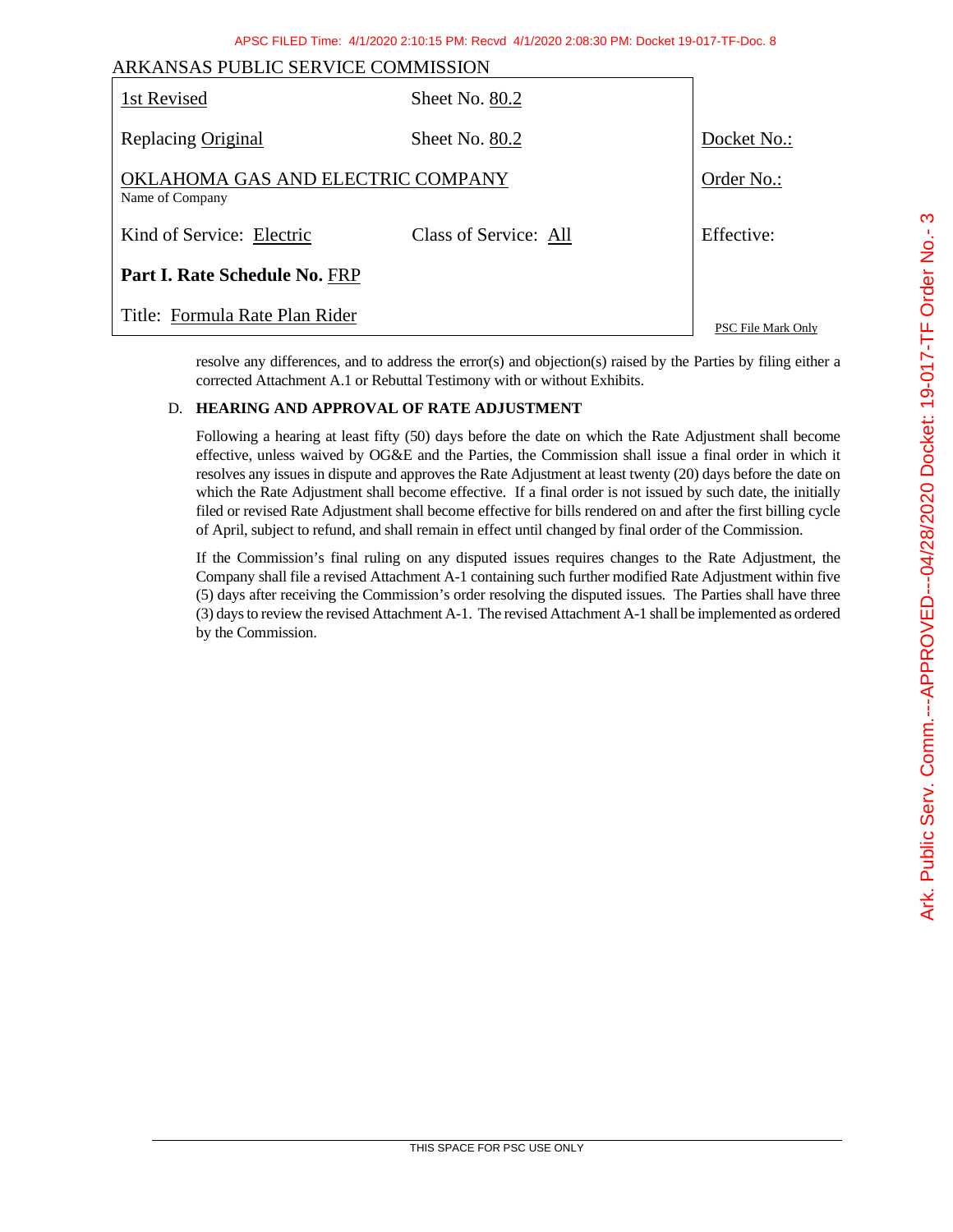# ARKANSAS PUBLIC SERVICE COMMISSION 1st Revised Sheet No. 80.3 Replacing Original Sheet No. 80.3 Docket No.: OKLAHOMA GAS AND ELECTRIC COMPANY Name of Company Order No.: Kind of Service: Electric Class of Service: All Effective: **Part I. Rate Schedule No.** FRP Title: Formula Rate Plan Rider PSC File Mark Only

# **80.5 ANNUAL DETERMINATION OF RATE ADJUSTMENT**

## 80.5.1. **INDEX OF ATTACHMENTS**

| Attachment    | Description                                         |
|---------------|-----------------------------------------------------|
| $A-1$         | FRP Rate Adjustment (Rate Adjustment).              |
| $A-2$         | <b>FRP</b> Revenue Change                           |
| $B-1 - B-6$   | Eliminated per Order No. 10 in Docket No. 18-046-FR |
| $\mathcal{C}$ | <b>FRP</b> Adjustments                              |
| $D-1$         | Earned Rate of Return ("ERR") on Common Equity.     |
| $D-2$         | Rate Base                                           |
| $D-3$         | <b>Operating Income</b>                             |
| $D-4$         | Income Tax                                          |
| $D-5$         | Benchmark Rate of Return on Rate Base               |
| $D-6$         | Revenue Redetermination Formula                     |
| E             | <b>FRP</b> Filing Requirements                      |
| F             | Formula Rate Review Protocols                       |